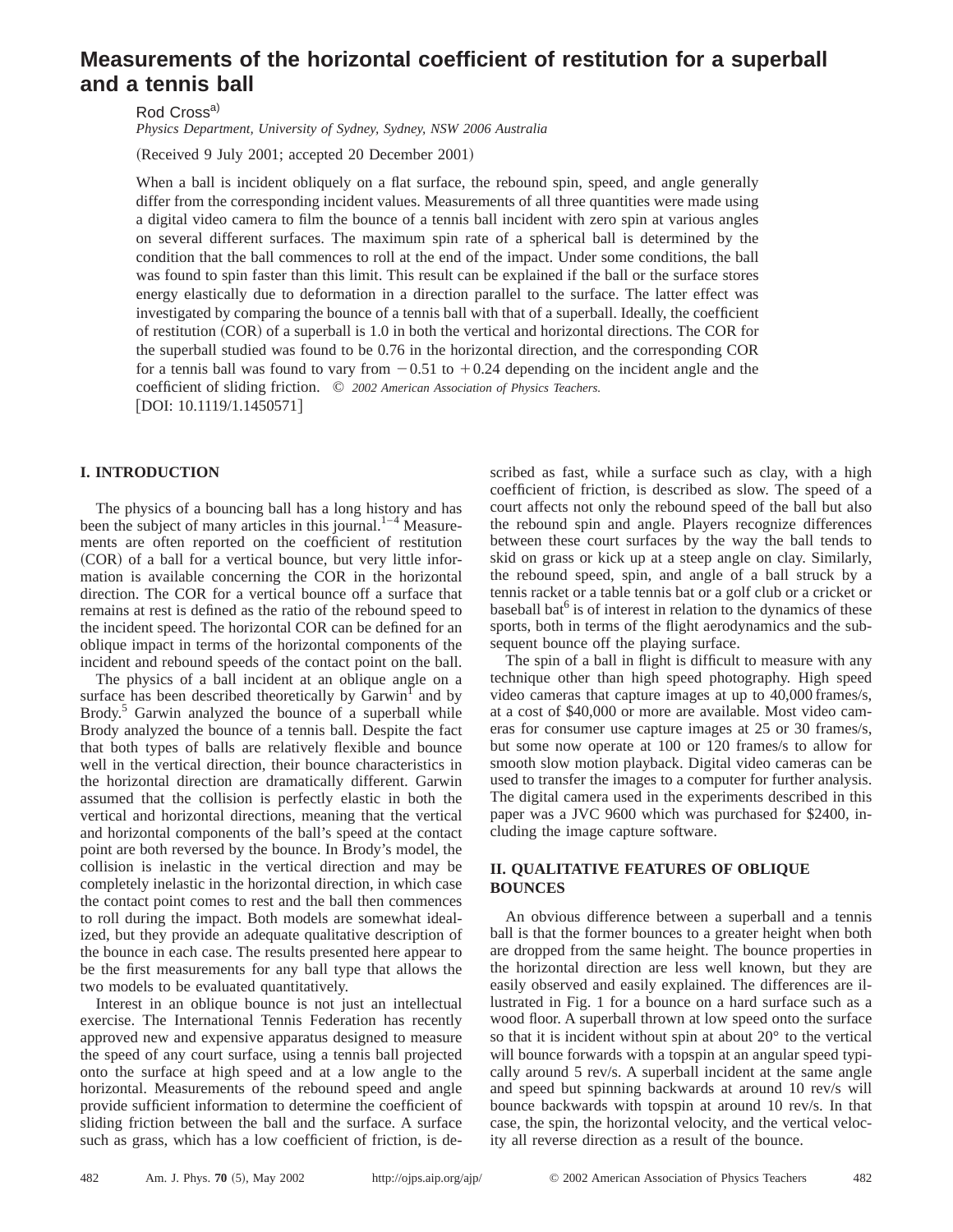

Fig. 1. Typical bounce parameters for a superball and a tennis ball incident at low speed on a hard surface.

A tennis ball incident on a hard surface without spin behaves in a similar manner to a superball, apart from the fact that it does not bounce as high and it spins at a slower rate. If it is incident with backspin and about 20° to the vertical, then the ball bounces almost vertically and with very little spin. These results can be described in terms of the net horizontal speed of the contact point, taking into account both the translational and rotational speed of the ball at that point. The horizontal speed of a superball at the contact point is approximately reversed by the bounce whereas the horizontal speed of a tennis ball at the contact point drops almost to zero—at least this is the case for a ball incident at typical throwing angles up to 60° to the vertical. A tennis ball that bounces on a tennis court is more commonly incident at angles less than 20° to the horizontal. In that case the ball usually slides throughout the impact and the speed of the contact point (or points) decreases with time but does not drop to zero.

It is impossible to observe by eye the behavior of a ball during a bounce because the bounce duration is only about 4 ms for both a superball and a tennis ball. A ball that is incident without spin and that rebounds at 10 rev/s rotates by about 0.02 revolutions or about 7° during the bounce. However, a flexible ball does not rotate as a rigid body during the bounce. The ball squashes in the vertical direction and it also deforms elastically in the horizontal direction if it is incident obliquely. Brody<sup>5</sup> avoided this problem by assuming that the impact speed was sufficiently low so that the ball remained approximately spherical with radius *R*, and that it was subject to a normal reaction force *N* and a horizontal friction force  $F = \mu N$ , where  $\mu$  is the relevant coefficient of friction. A ball will usually commence to slide at the beginning of the impact period, in which case  $\mu$  is the coefficient of sliding friction,  $\mu<sub>S</sub>$ . The friction force decelerates the ball in the horizontal  $(x)$  direction, reducing the  $v<sub>x</sub>$  component of the center-of-mass speed of the ball. The friction force also exerts a torque about the center-of-mass, resulting in an increase in the angular speed  $\omega$  in a clockwise direction. If  $\omega$ increases to a point where  $v_x = R\omega$ , then any point on the ball in contact with the surface is momentarily at rest on the surface because it rotates backward at the same speed as it



Fig. 2. The coordinate systems used to analyze the bounce of a ball incident vertically on a flat surface inclined at an angle to the vertical. The ball is incident at speed  $v_1$  and angle  $\theta_1$  and rebounds at speed  $v_2$  and angle  $\theta_2$ .

translates forward. A rigid ball will begin to roll under these conditions, in which case the friction force will suddenly decrease to a value  $F = \mu_R N$ , where  $\mu_R$  is the coefficient of rolling friction. In general, a ball will slide throughout the entire duration of impact only if it is incident at an angle to the horizontal less than about 20° because the normal reaction force and hence the friction force is then usually too small to slow the ball to a point where it can roll.

A flexible ball has the potential to grip the surface rather than roll if the area of contact with the surface comes to rest. The bottom of the ball will remain at rest if the coefficient of static friction is sufficiently large. The dynamics of this interaction is quite complicated<sup> $\tau$ </sup> and involves gripping and slipping in a similar manner to the grip-slip squeal of a tire as a car rounds a bend. The details can be ignored if one assumes that the value of  $e<sub>x</sub>$ , the COR in the horizontal direction, is determined experimentally. For the same reason, the COR in the vertical direction is rarely calculated theoretically because it is much easier to measure it experimentally. If one obtains  $e_x$  in this way, then Garwin's model can be modified (as described below) to describe interactions of a rigid or a flexible ball with a flexible surface. Examples include the bounce of a table tennis ball on a bat with a rubber or foam surface, and the bounce of a tennis ball on the strings of a racquet.<sup>8</sup>

# **III. GARWIN'S MODEL**

Consider a ball of mass *m* and radius *R* incident at speed  $v_1$ , angular velocity  $\omega_1$ , and at an angle  $\theta_1$  on a flat surface, as shown in Fig. 2. The surface may be horizontal, or it may be inclined at an angle to the horizontal, as in the experiments described below. For simplicity, it is assumed that the mass of the surface is infinite and that the impact force is much larger than the gravitational force. The dynamics of the collision are described by the relations  $N = mdv_y/dt$  and F  $=$  -  $mdv_x/dt$ , where *N* is the normal reaction force, *F* is the force acting parallel to the surface, and  $v_x$ ,  $v_y$  are the velocity components of the center-of-mass of the ball parallel and perpendicular to the surface, respectively. In Garwin's model<sup>1</sup> the equations of motion are not needed explicitly, because the collision can be described in terms of the vertical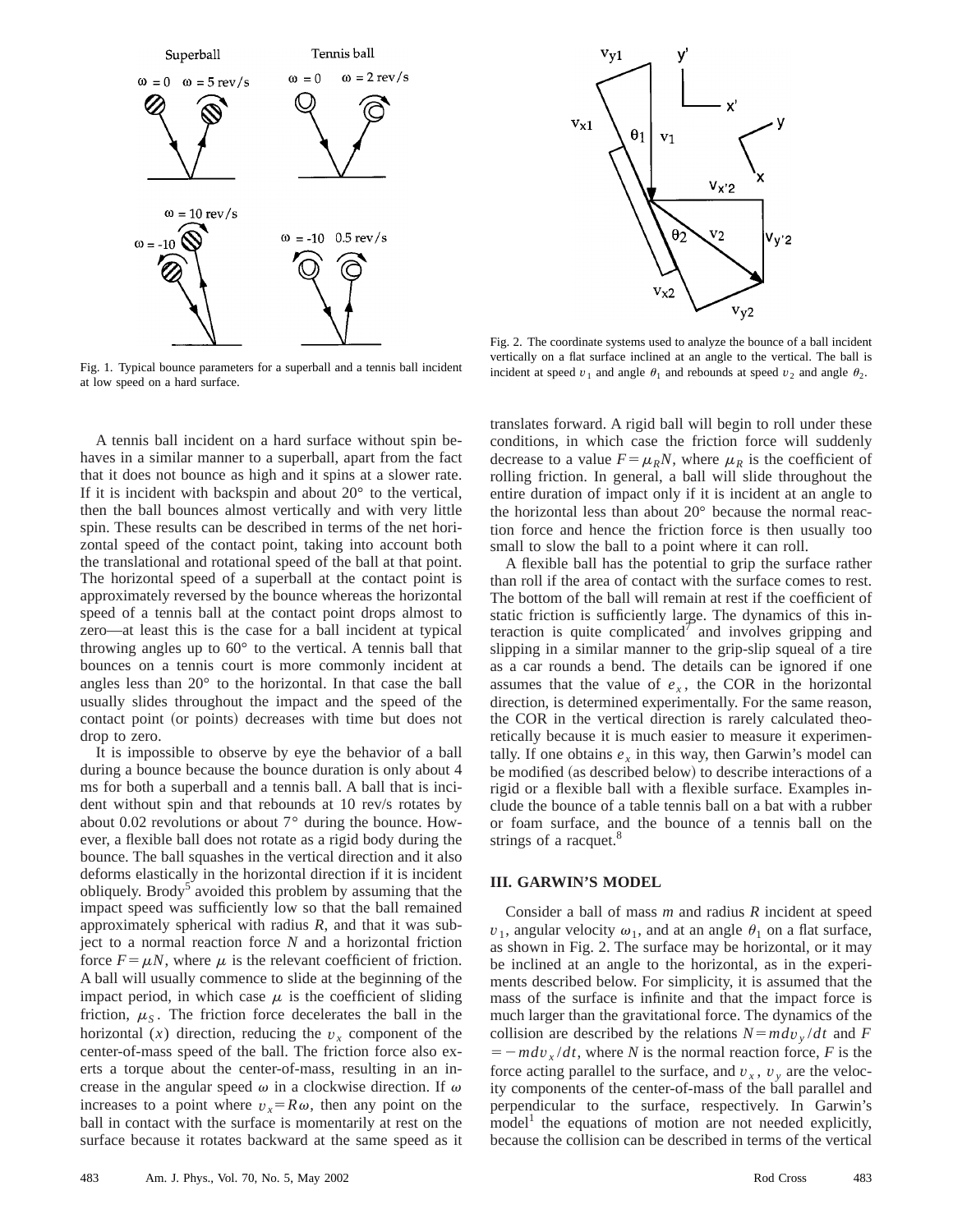$(e_y)$  and horizontal  $(e_x)$  values of the COR, together with conservation of angular momentum about the contact point. Garwin assumed that  $e_y = e_x = 1$ , but his model is easily extended to cases where  $e_y$  and  $e_x$  are less than 1. Referring to Fig. 2, we define

$$
e_y = -\frac{v_{y2}}{v_{y1}},\tag{1}
$$

where the subscripts 1 and 2 denote conditions before and after the collision, respectively, and where  $e_y$  is between 0 and 1 ( $v_{v1}$  being negative). Similarly,  $e_x$  can be defined by the relation

$$
e_x = -\frac{v_{x2} - R\omega_2}{v_{x1} - R\omega_1},\tag{2}
$$

where  $v_x - R\omega$  is the net horizontal speed of a point at the bottom of the ball. Unlike  $e_y$ ,  $e_x$  can be positive or negative. If a ball is incident at sufficiently small  $\theta_1$  and without spin, then it can slide throughout the impact without rolling and will bounce with  $R\omega_2 \le v_{x2}$ , in which case  $e_x \le 0$ . A value  $e_x = -1$  corresponds to a bounce on a frictionless surface, where  $v_{x2} = v_{x1}$  and  $\omega_2 = \omega_1$ .

The horizontal friction force *F* exerts a torque *FR*  $= I d\omega/dt$ , where *I* is the moment of inertia about an axis through the center of the ball, so that

$$
I\frac{d\omega}{dt} + mR\frac{dv_x}{dt} = 0.
$$
 (3)

It is assumed that *N* acts along a line through the center-ofmass and does not exert a torque on the ball. Conservation of angular momentum about a point at the bottom of the ball is therefore described by the relation

$$
I\omega_1 + mRv_{x1} = I\omega_2 + mRv_{x2},\tag{4}
$$

provided that the ball is spherical before and after the collision. The moment of inertia of a spherical ball is given by  $I = \alpha mR^2$ , where  $\alpha = 2/5$  for a uniform solid sphere and  $\alpha$  $=2/3$  for a thin spherical shell. Equations  $(1)-(4)$  can be solved to show that

$$
v_{x2} = \frac{(1 - \alpha e_x)v_{x1} + \alpha(1 + e_x)R\omega_1}{(1 + \alpha)},
$$
\n(5)

$$
v_{y2} = -e_y v_{y1},\tag{6}
$$

and

$$
\omega_2 = \frac{(1+e_x)v_{x1} + (\alpha - e_x)R\omega_1}{R(1+\alpha)}.
$$
\n(7)

If  $\omega_1=0$  and  $e_x=1$ , then  $v_{x2}=0.2v_{x1}$  for a hollow shell and  $v_{x2} = 0.429v_{x1}$  for a solid sphere. The corresponding spin values are  $R\omega_2/v_{x2} = 6$  for a shell and  $R\omega_2/v_{x2} = 10/3$  for a solid sphere. In both cases the ball spins much faster than one would expect from the rolling condition  $R\omega_2 = v_{x2}$ . At the end of the bounce, a ball with  $e_x = 1$  will therefore slide backward on the surface, due to the recovery of elastic energy stored in the horizontal direction. Alternatively, if  $\omega_1$  $=0$  and  $e_x=0$ , then  $v_{x2}=0.6v_{x1}$  for a shell and  $v_{x2}$  $=0.714v_{x1}$  for a solid ball. In both cases,  $R\omega_2 = v_{x2}$ , meaning that the ball rolls at the end of the duration of the impact and there is no energy recovery or no energy stored elastically in the horizontal direction.

Because  $e_x$  is close to 1 for a superball and close to 0 for a tennis ball, a superball will bounce with a smaller  $v_{x2}$ component than a tennis ball when  $\omega_1=0$  and  $v_{x1}$  is the same for both balls. Because  $v_{v2}$  is larger for a superball (for the same  $v_{y1}$ , a superball will bounce at a steeper angle (closer to the vertical) than a tennis ball. It is also easy to show that a superball with the same radius as a tennis ball and the same value of  $v_{x1}$  will bounce with greater spin, by a factor of 2.38 if  $\omega_1=0$ . If the superball is smaller, it will spin even faster.

### **IV. BRODY'S MODEL**

Of the two models, the one that best describes the tennis ball results presented below is Brody's model. Consequently, this model is now considered in more detail, with a slight modification to allow for finite wall thickness of the ball. During the impact, the radius of the ball varies as a result of its compression. As a first approximation, it will be assumed that the compression is small and the radius, *R*, is essentially the same as that for a spherical ball. The angular acceleration of the ball is given by  $FR = I d\omega/dt$ , where *I* is the moment of inertia about an axis through the center-of-mass of the ball. A tennis ball can be approximated as a thin spherical shell with  $I = 2mR_1^2/3$ , where  $R_1$  is the average radius of the shell. The wall is typically about 6 mm thick, including a 3-mm-thick outer cloth cover. For the calculations presented below, we will take  $R = 33.0$  mm and  $R_1 = 30$  mm. The effect of the finite wall thickness is that *I* is reduced by about 17% compared with a ball of negligible wall thickness. The rebound spin is also increased by about 17%, provided that the ball slides throughout the impact. If the ball starts rolling before it rebounds, then a reduction in *I* will cause the ball to start rolling earlier during the impact, but it has only a relatively small effect on the final rebound spin.

The rebound speed  $v_2$ , spin  $\omega_2$ , and angle  $\theta_2$  can be determined by taking the time integrals of *N* and *F* over the impact period,  $\tau$ , so that

$$
\int_0^{\tau} F dt = -m(v_{x2} - v_{x1}),
$$
\n(8)

$$
\int_0^\tau N \, dt = m(v_{y2} - v_{y1}),\tag{9}
$$

and

$$
R\int_0^{\tau} F dt = I(\omega_2 - \omega_1), \qquad (10)
$$

where  $v_{y1}$ <0 because the ball is incident in the negative *y* direction. If the ball slides throughout the impact, then *F*  $=\mu_s N$ , in which case it can be shown from Eqs.  $(8)$ – $(10)$ that

$$
v_{x2} = v_{x1} + \mu_S (1 + e_y) v_{y1}, \tag{11}
$$

$$
v_{y2} = -e_y v_{y1},\tag{12}
$$

and

$$
\omega_2 = \omega_1 - 1.5\mu_S R (1 + e_y) v_{y1} / R_1^2. \tag{13}
$$

The ball will begin rolling just at the end of the impact period if  $v_{x2} = R\omega_2$ , in which case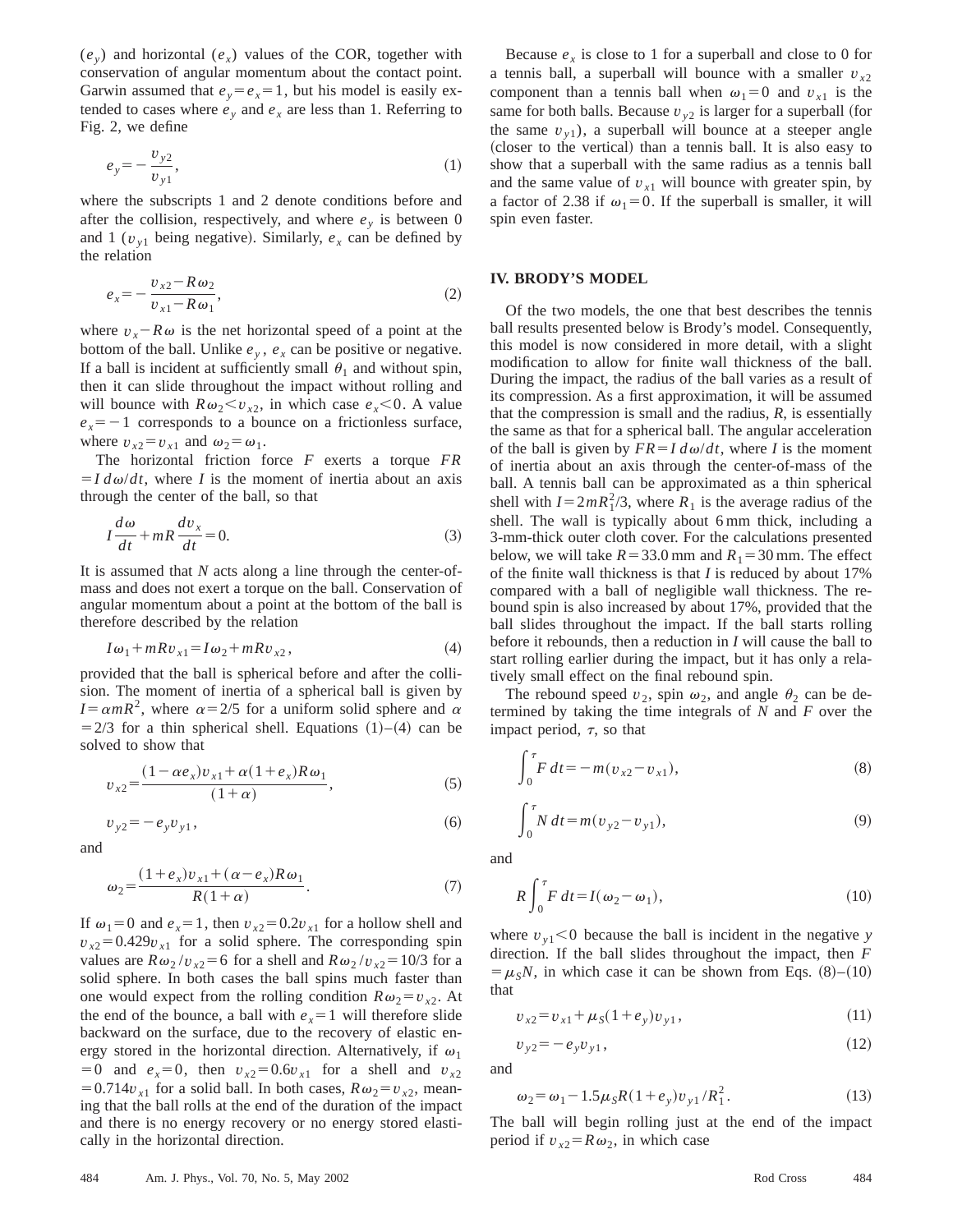

Fig. 3. Experimental arrangement showing the position and orientation of a ball at equal time intervals when incident vertically on an inclined surface.<br>Fig. 4. Data obtained for a tennis ball dropped from a height of 25 cm above

$$
v_{x2} = \frac{R\omega_1 + (1.5R^2/R_1^2)v_{x1}}{(1+1.5R^2/R_1^2)}.
$$
\n(14)

Rolling commences at the end of the impact period if

$$
\mu_S = \frac{R\omega_1 - v_{x1}}{(1 + e_y)(1 + 1.5R^2/R_1^2)v_{y1}}.\tag{15}
$$

If  $\mu<sub>S</sub>$  is larger than the right-hand side of Eq. (15), then the ball will start to roll before the end of the impact period. If  $\mu_R=0$ , there is no additional change in  $v_x$  or  $\omega$  while the ball rolls, and hence  $v_{x2}$  and  $\omega_2$  are the same as if the ball started rolling at the end of the impact period. A small change in  $v_x$  and  $\omega$  results if  $\mu_R$  is finite, but the change can be neglected if  $\mu_R < 0.05$  as in the experiments described below.

If  $R_1 = R$  and  $\omega_1 = 0$ , and if the ball enters a rolling mode, then  $v_{x2} = 0.6v_{x1}$ , which is the result obtained above and by Brody.<sup>5</sup> If  $\omega_1 = 0$ ,  $R = 33.0$  mm, and  $R_1 = 30$  mm, then  $v_{x2}$  $=0.645v_{r1}$  if the ball enters a rolling mode. A tennis ball incident on a horizontal surface will therefore slow down in the horizontal direction by at most 35%, provided the incident spin is zero. However, if the ball is incident with backspin, then the reduction in horizontal speed can be much larger. According to Eq.  $(14)$ , the ball can even bounce backwards if  $\omega_1$  is sufficiently large and negative.

# **V. EXPERIMENTAL ARRANGEMENT**

The arrangement used in this experiment is shown in Fig. 3. A slightly used 57-g tennis ball was dropped vertically through a measured height of either about 30 or about 60 cm to impact on a 3.8-kg timber platform which was mounted at various angles to the horizontal by means of a supporting frame resting on a solid floor. The ball bounced either directly on the polished timber platform, or on emery paper taped firmly onto the upper surface, or onto a  $32 \text{ cm} \times 25 \text{ cm}$  sample of Rebound Ace clamped to the platform. Rebound Ace is the tennis court surface used at the Australian Open, and consists of a 1-mm-thick, slightly rough acrylic upper layer with a 6-mm-thick rubber backing. For each of these surfaces, the platform was inclined so that the ball could impact the surface at an angle  $\theta_1 = 20^\circ$ , 45°, or 90°.

A straight line was drawn across a ball diameter with a felt pen so that the rotation angle of the ball could be recorded, as shown in Fig. 3. The ball was dropped vertically with zero



a timber platform inclined at 20° to the vertical. The surface was covered with a fine grain emery paper to increase the coefficient of sliding friction. The quantity  $x<sup>3</sup>$  is the horizontal coordinate of the center of the ball in the laboratory (that is, reference grid) frame;  $y'$  is the vertical coordinate and  $\theta$ is the rotation angle. Each data point is separated by 10 ms.

initial speed, zero initial spin, and with the line on the ball facing the camera and passing through the visible center of the ball. The impact was recorded at 100 frames/s, and with an exposure time of 1/500 s, using two 100-W spotlights to provide extra illumination and to minimize shadows. Because the impact duration was about 4 ms, a detailed study of ball behavior during an impact was not possible. A 10-cm grid was drawn on a large sheet behind the ball in order to calibrate the horizontal and vertical distance scales on the video image. The grid was located 3-cm behind the ball and the camera was positioned 2 m in front of the ball to minimize parallax errors.

For a given surface, angle of incidence, and drop height, several bounces were recorded, and at least ten images before and after each bounce were transferred to a personal computer. The images were then printed one frame at a time and manually digitized, as shown by the example in Fig. 4. The latter process was very slow. It is now possible to download images in real time at 50 frames/s using almost any digital video camera and to analyze each frame using either free or commercially available software,<sup>9</sup> but this was not possible with the camera available. Because the background grid was aligned parallel and perpendicular to the floor, the velocity components of the ball immediately before and immediately after the impact were first determined in terms of the grid coordinate system,  $(x', y')$ . In this system, the horizontal component of the ball speed is unaffected by the gravitational force, and could be determined to within 2% using a linear fit to the data. The incident vertical component of the ball speed was found to agree, to within 2%, with the expected result  $v_1 = (2gh)^{1/2}$ , where *h* is the drop height. The rebound spin of the ball is also unaffected by the gravitational force and could be determined to within 1%. The vertical component of the rebound velocity was more difficult to determine accurately because it changes with time as a result of the gravitational acceleration, and small errors in locating the center of the ball immediately after the impact generate relatively large errors in determining the initial rebound speed. Consequently, at least ten data points following the impact were analyzed by fitting a quadratic to account for the gravitational acceleration. Using this technique, the vertical component of the rebound velocity immediately following the impact was determined to within 3%. The velocity data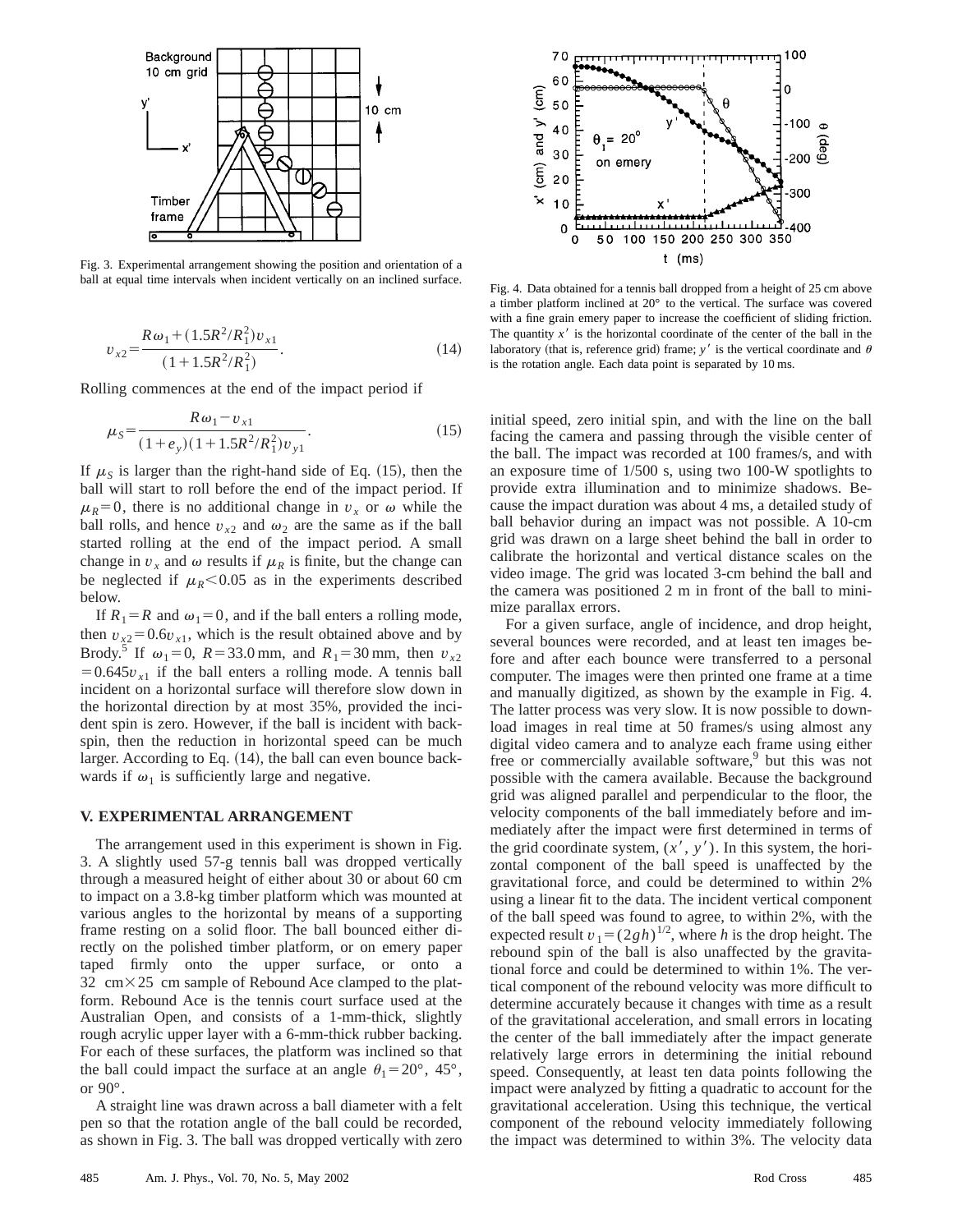

Fig. 5. Arrangement used to measure the coefficient of sliding friction.

in the grid coordinate system was then used to calculate the velocity components parallel and perpendicular to the inclined surface.

# **VI. MEASUREMENTS OF THE FRICTION COEFFICIENTS**

The coefficient of sliding friction between a tennis ball and each of the three different surfaces was measured using the apparatus shown in Fig. 5. A square wood box was constructed so that four tennis balls could be squashed into the box and dragged across each surface without the balls rolling. The box and balls weighed 0.67 kg, and additional lead masses were placed on top of the box to give a total mass of 7.5 kg. The force required to drag the balls across the surface, at a constant low speed, was measured with a spring balance. These measurements gave  $\mu$ <sub>S</sub>=0.23±0.02 for the polished wood surface,  $\mu$ <sub>S</sub>=0.60±0.03 for Rebound Ace, and  $\mu$ <sub>S</sub> = 0.67 $\pm$ 0.03 for the emery paper.

The coefficient of rolling friction was measured by placing four tennis balls on the surface, and then placing a polished wood platform on top of the balls. Additional lead weights were placed on top of the platform to give a total load of 15 kg. The platform was then pulled horizontally at a constant low speed so that the balls could roll between the platform and the surface. The horizontal force was measured with a spring balance. These measurements gave  $\mu_R = 0.04 \pm 0.005$ for all three surfaces.

The coefficient of restitution was also measured, by dropping the ball vertically onto the timber platform resting horizontally on the floor, and recording the rebound height using the video camera. For drop heights from 0.3 to 1.0 m, *e*  $=0.77\pm0.01$  for all three surfaces.

#### **VII. TENNIS BALL RESULTS**

A summary of results extracted from the data shown in Fig. 4 is given in Table I, which includes  $(a)$  the velocity components parallel and perpendicular to the surface, (b) the time integrals of  $F$  and  $N$  as given by Eqs.  $(8)$  and  $(9)$ , and ~c! a time-average coefficient of friction, defined by the relation  $\mu_A = \int F \, dt / \int N \, dt$ . Provided the ball slides throughout the impact, so that  $F = \mu_S N$ , then  $\mu_A$  provides a measure of the time-average value of  $\mu<sub>S</sub>$  under actual impact conditions. However, if the ball starts to roll during the impact, then  $\mu_A$ is lower than  $\mu<sub>S</sub>$  because  $F = \mu<sub>R</sub>N$  during the rolling stage. The experimental errors in all the derived quantities shown in Table 1 were determined from the ''worst'' combinations of the measured quantities  $v_{1y}$ ,  $v_{2x}$ ,  $v_{2y}$ , and  $\omega_2$ , and are therefore overly pessimistic. From these results, it can be seen that

- (a) the coefficient of restitution,  $e_y = v_{2y}/v_{1y} = 0.79$  $\pm 0.05$ , is consistent with the value  $0.77\pm0.01$  measured at perpendicular incidence;
- (b)  $\mu_A$  is consistent with the value of  $\mu_S$  (0.67±0.02) measured under quasistatic conditions;
- $(c)$  the ball spins 41% faster than one would expect if it was rolling at  $\omega_2 = v_{2x}/R = 37.3$  rad at the end of the impact period; and
- (d)  $e_x = 0.24 \pm 0.03$  for this bounce.

Results for  $h = 60$  cm are shown in Table II to provide comparisons between different surfaces and different angles of incidence. The results in Table II are given for a typical individual bounce on each surface at each angle of incidence, and do not represent averages taken over several different bounces. From this data we can see the following:

(a)  $\mu_A$  is much less than  $\mu_S$  for impacts at 45° on the emery and Rebound Ace surfaces, indicating that the ball commenced rolling well before it bounced off the surface.

(b)  $v_2$  is always less than  $v_1$ , as expected.

(c)  $\theta_2$  is generally larger than  $\theta_1$ , except for the low angle bounce on wood.

(d)  $\omega_2$  increases as  $\theta_1$  increases on the low  $\mu_s$  wood surface, but it decreases as  $\theta_1$  increases on the high  $\mu_s$  emery and Rebound Ace surfaces.

(e) At  $\theta_1 = 45^\circ$ ,  $\omega_2$  is larger on the low friction wood surface than on the high  $\mu<sub>S</sub>$  surfaces. The latter result is partly due to the slightly higher incident speed on the wood surface and partly the result of rolling friction acting for a longer period on the high  $\mu<sub>S</sub>$  surfaces.

(f) At  $\theta_1 = 45^\circ$ ,  $R\omega_2 \approx v_{x2}$ , as one would expect if the ball commenced rolling during the bounce. However,  $R\omega_2 > v_{12}$ on the wood surface, indicating that a small amount of energy was stored in a direction parallel to the surface.

(g) At  $\theta_1 = 20^\circ$ ,  $R\omega_2 \le v_{x2}$  on wood and  $R\omega_2 > v_{x2}$  on the emery and Rebound Ace surfaces. The result on wood indicates simply that the ball did not commence rolling during the bounce. The results on emery and Rebound Ace indicate that friction was sufficiently large to allow for some storage and recovery of elastic energy in a direction parallel to the surface.

Results obtained at lower incident speeds, as well as the

Table I. Results obtained from Fig. 4 ( $\theta_1 = 20^\circ$  on emery) with *v* in m/s. The units of impulse,  $\int F dt$  are Newton seconds  $(N s)$ .

| $v_{x'1}$             | $v_{v'1}$        | $U_{\nu}$         | $v_{v'2}$         | $\theta_1$                   | $\theta$                       |
|-----------------------|------------------|-------------------|-------------------|------------------------------|--------------------------------|
| $\theta$              | $2.24 \pm 0.04$  | $0.99 \pm 0.02$   | $0.95 \pm 0.03$   | $20^{\circ} \pm 0.5^{\circ}$ | $26.2^{\circ} \pm 1.5^{\circ}$ |
| $v_{x1}$              | $v_{v1}$         | $v_{x2}$          | $v_{v2}$          | $U_1$                        | $v_{\gamma}$                   |
| $2.10 \pm 0.04$       | $0.77 \pm 0.014$ | $1.23 \pm 0.03$   | $0.61 \pm 0.03$   | $2.24 \pm 0.04$              | $1.37 \pm 0.03$                |
| $\omega$ <sub>2</sub> | $v_{v2}/v_{v1}$  | $\int F dt$       | $\int N dt$       | $\mu_A$                      | $R\omega_2/v_{r2}$             |
| $52.4 \pm 0.5$ rad/s  | $0.79 \pm 0.05$  | $0.050 \pm 0.004$ | $0.079 \pm 0.002$ | $0.64 \pm 0.05$              | $1.41 \pm 0.05$                |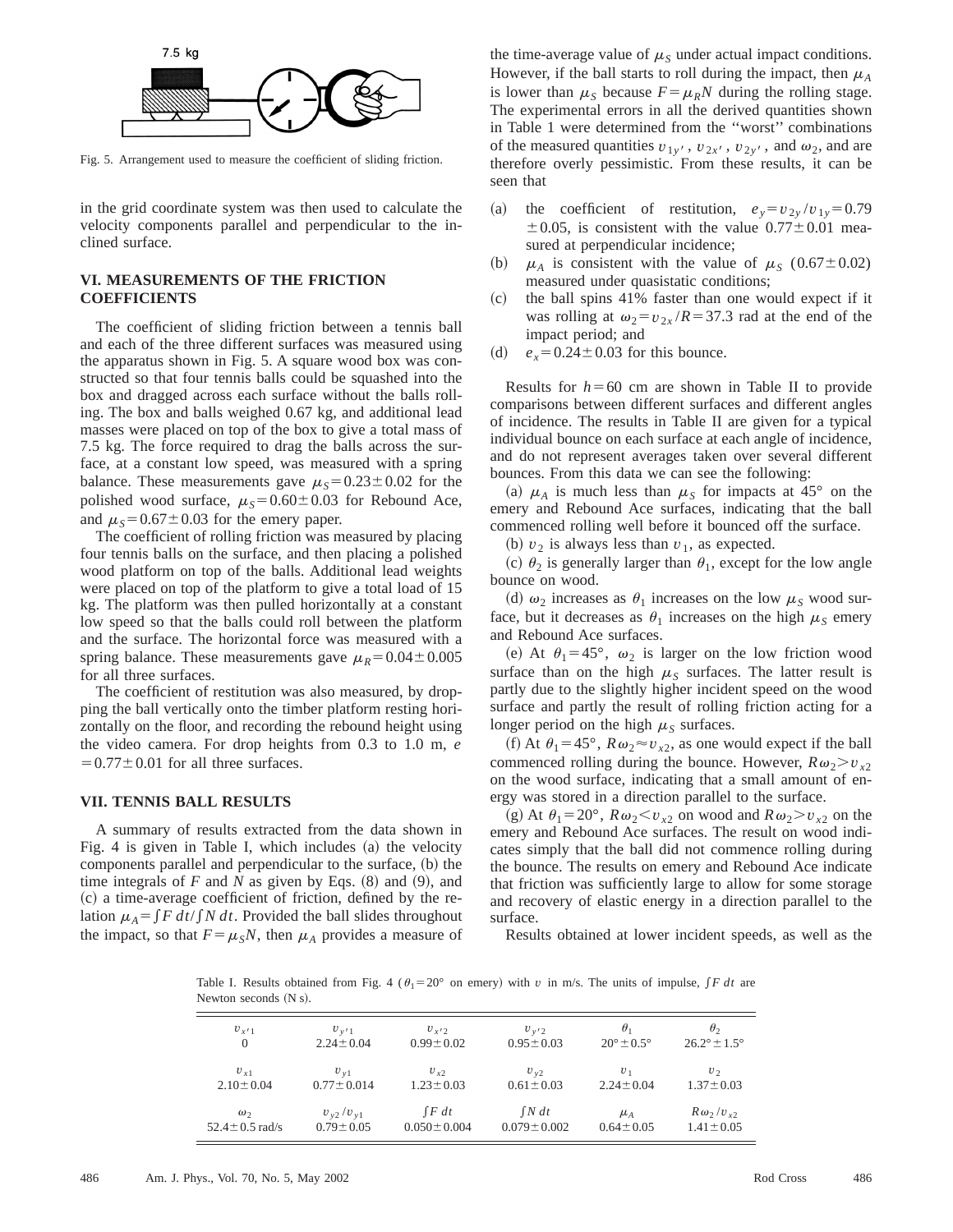Table II. Results for three different surfaces ( $v$  in m/s,  $\omega_2$  in rad/s).

| $\theta_1$   | $U_1$ | $v_2$ | $\theta_2$   | $\omega_{2}$ | $R\omega_2$ | $v_{x2}$ | $v_{x2}/v_{x1}$ | $e_{y}$ | $e_{x}$ | $\mu_A$ | $\mu_{S}$ |
|--------------|-------|-------|--------------|--------------|-------------|----------|-----------------|---------|---------|---------|-----------|
| $20^{\circ}$ | 3.72  | 3.09  | $19.2^\circ$ | 34.9         | 1.15        | 2.92     | 0.84            | 0.80    | $-0.51$ | 0.25    | 0.23      |
| $45^{\circ}$ | 3.80  | 2.53  | $50.4^\circ$ | 58.2         | 1.92        | 1.61     | 0.60            | 0.73    | 0.11    | 0.23    | 0.23      |
| $20^{\circ}$ | 3.53  | 2.24  | $27.2^\circ$ | 78.5         | 2.59        | 1.99     | 0.60            | 0.84    | 0.18    | 0.59    | 0.67      |
| $45^{\circ}$ | 3.70  | 2.66  | $51.3^\circ$ | 49.9         | 1.65        | 1.66     | 0.63            | 0.79    | $-0.01$ | 0.20    | 0.67      |
| $20^{\circ}$ | 3.35  | 2.13  | $23.4^\circ$ | 76.7         | 2.53        | 1.96     | 0.62            | 0.74    | 0.18    | 0.60    | 0.60      |
| $45^{\circ}$ | 3.60  | 2.66  | $49.3^\circ$ | 50.6         | 1.67        | 1.74     | 0.68            | 0.79    | $-0.03$ | 0.18    | 0.60      |
|              |       |       |              |              |             |          |                 |         |         |         |           |

results shown in Table II, are plotted in Figs. 6 and 7 to compare with theoretical calculations of Sec. IV (Brody's model). The theoretical curves were evaluated with *R* = 33.0 mm,  $R_1$  = 30 mm,  $m$  = 57 g, and  $e_y$  = 0.77. In theory, the ratios  $v_2/v_1$ ,  $\theta_2/\theta_1$ , and  $R\omega_2/v_1$ , shown in Figs. 6 and 7, are all independent of  $v_1$  if  $e_y$  is independent of  $v_1$ . The experimental data points in Figs. 6 and 7 were plotted assuming that  $\mu<sub>S</sub>$  was equal to  $\mu<sub>A</sub>$  for the wood surface. The value of  $\mu_A$  was slightly different for each bounce, but all values were consistent with the value  $\mu_s = 0.23 \pm 0.02$  as described in Sec. V. For the emery and Rebound Ace surfaces, where  $\mu<sub>S</sub>$  cannot be determined reliably from the bounce data,  $\mu<sub>S</sub>$ was assigned a value determined by loading the ball with a 7.5 kg mass (that is,  $\mu$ <sub>S</sub>=0.60±0.03 for Rebound Ace and  $\mu$ <sub>S</sub>=0.67 $\pm$ 0.03 for emery). In order to separate the data points more clearly in Figs. 6 and 7, the latter points were plotted with a small spread in the assigned values of  $\mu<sub>S</sub>$ . For example, the data points for emery are plotted with  $\mu<sub>S</sub>$  $=0.64$  for the higher incident speed bounces, and  $\mu_s = 0.67$ for the lower speed bounces. Similarly, the data points for Rebound Ace are plotted with  $\mu$ <sub>S</sub>=0.59 or 0.61.

The experimental results in Figs. 6 and 7 agree remarkably well with Brody's model, given the simplifying assumptions. The only significant departure is that the ball spin and rebound angle are higher than predicted for the bounces in Fig. 6 on high  $\mu<sub>S</sub>$  surfaces at a low angle of incidence. Both of these effects indicate that some of the impact energy is stored elastically in horizontal deformation of the ball and that it is partially recovered during the rebound, giving  $e_x \approx 0.2$ . Recovery of elastic energy in the horizontal direction has no effect on  $v_{v2}$ , but  $v_{x2}$  is reduced and hence  $\theta_2$  is increased as described in Sec. III.

An alternative explanation for the higher than predicted spin is that the normal reaction force might act vertically through a point behind instead of through the center-of-mass. This would provide an additional clockwise torque on the ball. Such an effect would be expected if the bottom of the ball grips the surface while the top of the ball continues to move horizontally at a slightly higher speed. If so, then the ball would tend to lean forwards during the bounce. In fact, it is precisely this effect that leads to elastic deformation or shear in the horizontal direction. However, if one incorporates this additional torque into Brody's model, then  $v_{x2}$  is increased and hence  $\theta_2$  is decreased. A decrease in  $\theta_2$  is in the wrong direction to explain the rebound angle results in Fig. 6. If the effect does occur, then the recovery of elastic energy appears to be a more dominant effect.

An additional complication is that any dynamic distortion of a ball from its initial spherical shape leads to high frequency oscillations of the ball. For a tennis ball, $4$  the fundamental vibration frequency is about 500 Hz. Consequently, a ball impacting a surface at an oblique angle vibrates both horizontally and vertically for about two full cycles of oscillation during the impact. High speed video film taken by the International Tennis Federation shows that the oscillations are large, typically about 10 mm in amplitude for a high speed impact on concrete or on the strings of a racquet. Similar high frequency oscillations can be observed on the surface of a superball if one attaches a piezo disk to the surface.



Fig. 6. Theoretical and experimental results for a tennis ball incident at 20° on three different surfaces. ( $\triangle$  = experimental values of  $\theta_2 / \theta_1$ .  $\bullet = v_2 / v_1$ .  $\bigcirc = R\omega_2 / v_1.$ 



Fig. 7. Theoretical and experimental results for a tennis ball incident at 45° on three different surfaces. ( $\triangle$  = experimental values of  $\theta_2 / \theta_1$ .  $\bullet = v_2 / v_1$ .  $\bigcirc = R\omega_2 / v_1.$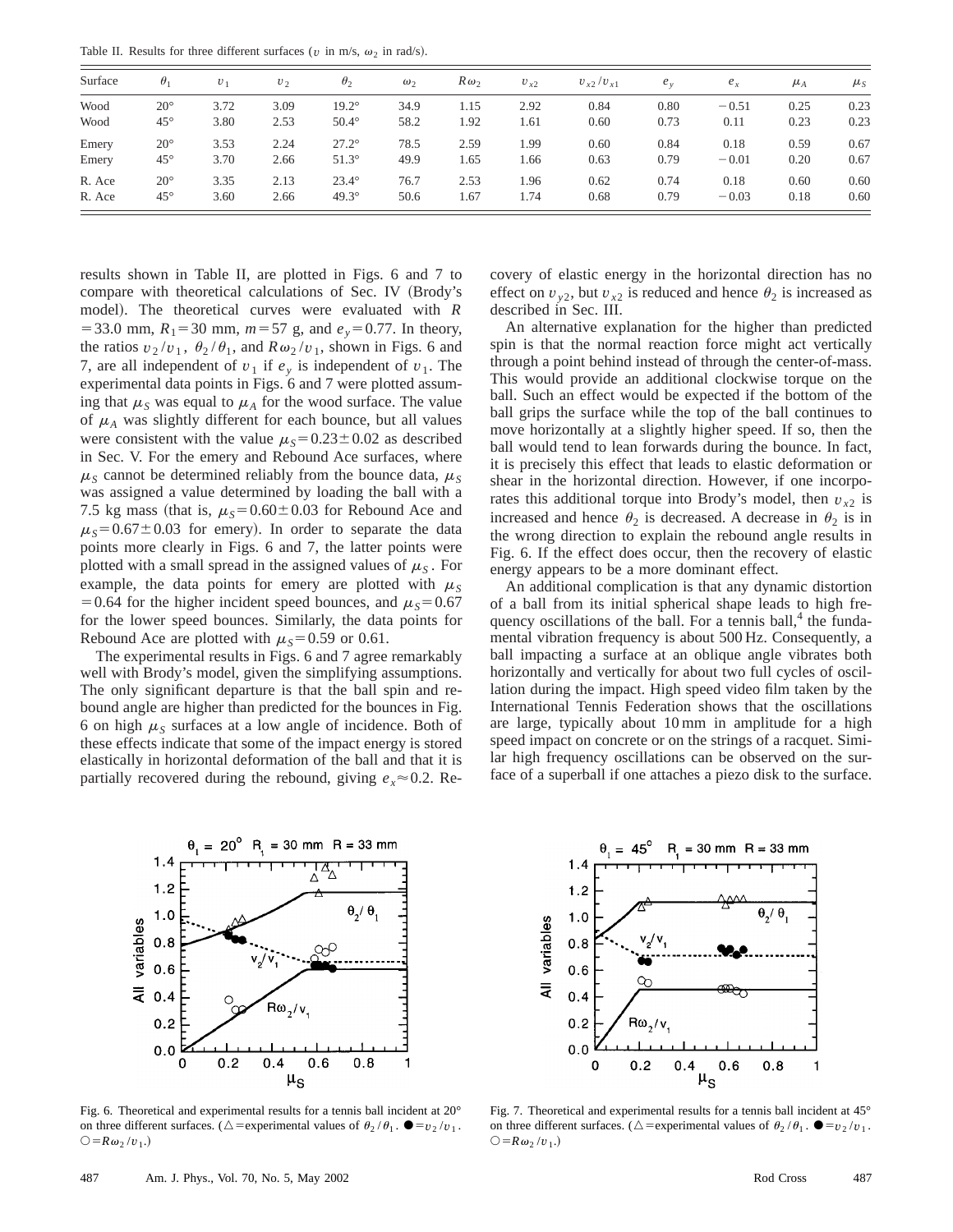## **VIII. SUPERBALL RESULTS**

Measurements were taken of the bounce of a large superball of mass 102.5 g and diameter 60.0 mm, by filming the bounce when it was thrown at low speed onto a smooth, hard wood floor. A white line drawn across a diameter was used to measure the rotation speed. The ball was thrown using both hands to impart backspin, so that it was incident at about 20° to the vertical. Thirty bounces were filmed and three almost identical bounces were analyzed. The parameters for one particular bounce were  $v_{y1} = -4.13$  m/s,  $v_{x1} = 1.18$  m/s,  $\omega_1$  $=$  -67.0 rad/s,  $v_{y2}$ = 3.57 m/s,  $v_{x2}$ = -0.625 m/s, and  $\omega_2$  $=60.0$  rad/s. The ball was therefore incident at 15.9 $\degree$  to the vertical and it bounced at  $9.9^{\circ}$  to the vertical, with  $e_y$ = 0.86. For this bounce,  $R\omega_2$ = 2.88 $v_{x2}$  and  $e_x$ = 0.76. Essentially the same result was obtained for the other two bounces.

The coefficients  $e_y$  and  $e_x$  are both less than the ideal value 1.0, but both are significantly larger than the corresponding values for a tennis ball. It is possible that  $e_x$  will vary with incident angle and bounce surface, but this possibility was not investigated for the superball. The coefficient of static friction for the superball on the wood floor was measured to be  $0.52 \pm 0.04$  using four identical superballs squashed in a box as described in Sec. VI. The corresponding coefficient with four tennis balls in the box was  $0.15 \pm 0.02$ . This result is consistent with the fact that a superball tends to stick to the surface during a bounce whereas a tennis ball is more likely to roll.

#### **IX. DISCUSSION**

One of the difficulties underlying any quantitative analysis of ball sports is obtaining accurate data on the bounce properties of both the ball and the surface on which it bounces. In the absence of such data, one can adopt a theoretical bounce model such as the Brody or the Garwin model, but neither model on its own is capable of explaining some of the features that are observed in practice. Departures from bounce model predictions are likely to be observed in all ball sports, and can be illustrated with an example from tennis with which the author is more familiar. If one calculates the rebound speed, spin, and angle of a tennis ball incident on a tennis court and then combines that information with measured lift and drag coefficients to determine the resulting ball trajectory, then the result is not always consistent with common observations. For example, players and commentators universally agree that a ball bounces much more slowly and much higher off a clay court than off grass, despite the fact that calculations based on available data show that the differences should be relatively small. A ball served at 200 kph  $(124$  mph) lands on the court at a speed of about 150 kph, at an angle of incidence of about 12° with  $v_{y1} \approx 8$  m/s. The ball will take about 0.59 s to reach the opponent's baseline if it is served on a grass court with  $\mu<sub>S</sub>=0.6$ . On a clay court with  $\mu$ <sub>S</sub>=0.8 the ball will take 0.02 s longer according to the Brody bounce model. This time difference appears to be too short to make a significance difference to the nature of the game, given that a slightly slower serve speed on grass would have the same effect, yet players see the two surfaces as being quite different.

There are circumstances where a difference of 1% in ball speed or spin can make a big difference to a good player, but to an experimental physicist, a 1% difference is usually not significant. In tennis, a difference of 1% in ball speed can translate to a difference in ball position of several feet, so a 1% difference can win or lose a match. However, this difference does not seem to be the dominant factor determining the difference between clay and grass surfaces. Players compensate for the slower clay surface not by serving the ball faster but by serving slower. The average first serve speed for men playing on the grass courts at Wimbledon is about 185 kph. At the French Open, which is played on clay, the average first serve speed is only 160 kph. The reduction in serve speed in itself could be seen to account for the observation that the ball bounces much more slowly on clay, but players on clay serve with more topspin, which necessarily reduces the serve speed. In order to impart topspin to a ball, the ball must be incident obliquely on the strings (in the racquet frame of reference) rather than at normal incidence, with the result that the ball acquires rotational energy at the expense of translational energy.

There are several reasons why players might serve more slowly on a clay court, or faster on a grass court, but there are insufficient data to explain the difference in serve speeds with certainty. One possibility is that the maximum horizontal coefficient of restitution on clay is not zero, as assumed in the Brody model, but it is larger than zero as observed above. If  $e_x$  was sufficiently large, then  $v_{x2}$  could be significantly smaller than predicted by the Brody model in which case clay courts could indeed be slower than expected. A ball served at around 200 kph is incident at a relatively low angle on the court, typically about 12°. Such a ball should slide throughout the impact and at no time will the bottom of the ball come to rest or grip the surface as in Garwin's model, regardless of whether the ball is served on grass or clay. Consequently,  $e<sub>x</sub>$  should be negative in this case and the ball will slow down by about the same amount on both surfaces, as predicted by the Brody model. However, a ball served at 160 kph with heavy topspin is incident on the court at an angle of about 16°. If the coefficient of sliding friction is larger than about 0.7, the ball might enter a rolling mode  $(e_x=0)$  or it might grip the surface  $(e_x>0)$ . If the ball grips the surface, it will kick up at a steep angle and reach the peak of its trajectory slightly behind the baseline. If the ball slides throughout the bounce, it will rebound at a smaller angle and reach the peak of its trajectory near the back fence.

An alternative explanation for the slow serve speeds at the French Open is that  $e_y$  on clay may be larger than the value  $0.75$  specified by the rules of tennis for a 100-in.  $(2.54-m)$ drop on a hard surface. The values of *ey* given in Table II were obtained at low ball speeds and are not directly relevant to the problem because it is known that  $e_y$  decreases as the ball speed increases, at least for a vertical bounce. However, observations of players in action indicate that *ey* could be as large as 0.85 if a ball is incident obliquely and with topspin. A player serving a ball with reduced speed but with heavy topspin on a clay court can get the ball to bounce to around head height. This strategy is favored by players because a ball arriving at head or shoulder height is more difficult to return than one arriving at waist height. A bounce around head height is considerably higher than one would expect if  $e_y$ =0.75. A ball served at around 160 kph with heavy topspin is incident on the court at a vertical speed of about 8 m/s. If it bounces with  $e_y = 0.75$ , then a simple estimate of the bounce height ignoring aerodynamics indicates that the ball should bounce to a height of about  $1.8~\text{m}$  (about head height). However, if one includes the effect of the Magnus